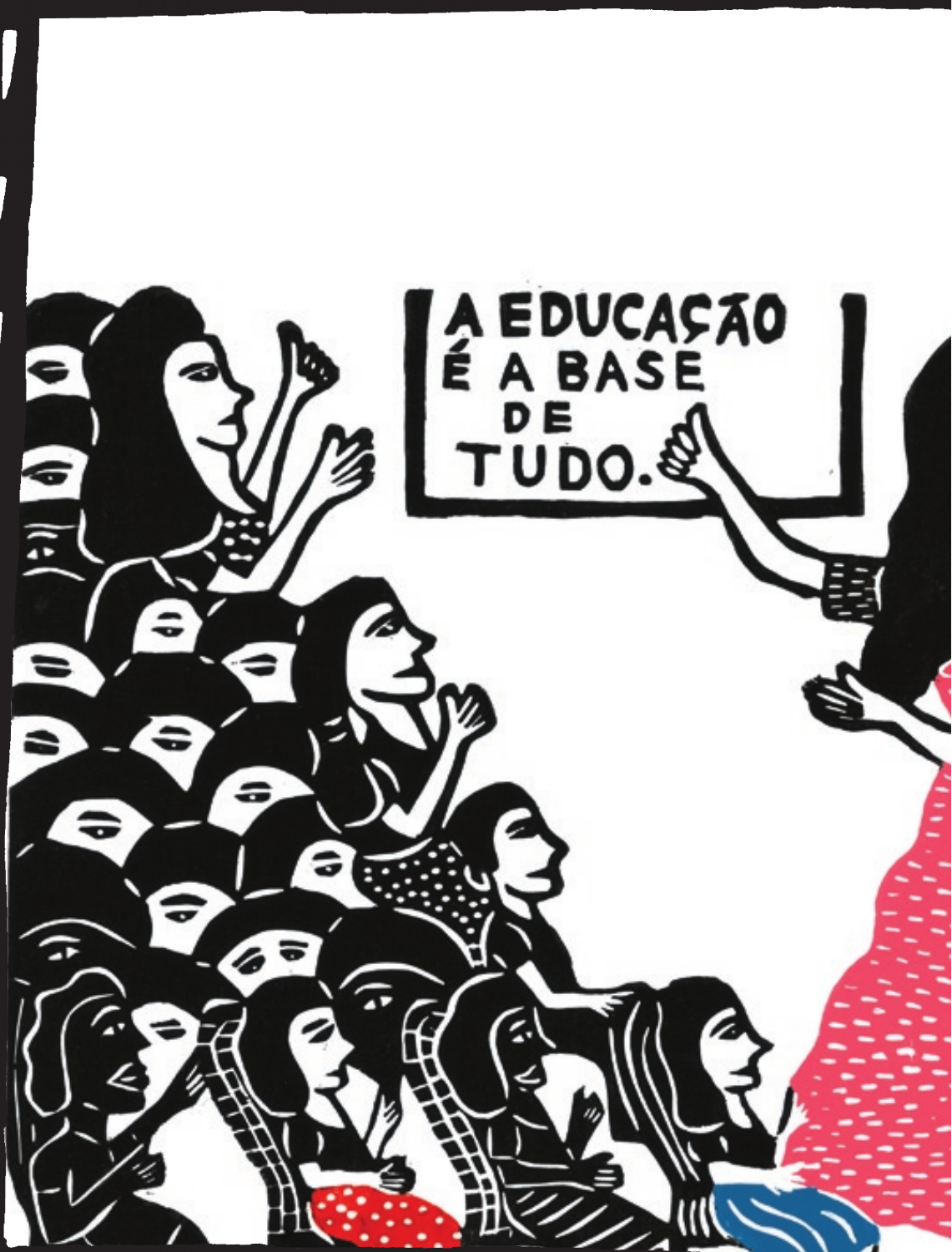# CR at WPP

e want WPP and its<br>companies to be known companies to be known for environmental, ethical and social leadership, within the marketing services sector.

Managing social, ethical and environmental risks to our business and capitalising on new opportunities helps us achieve our business goals and enhances our reputation with clients, our people, regulators and investors.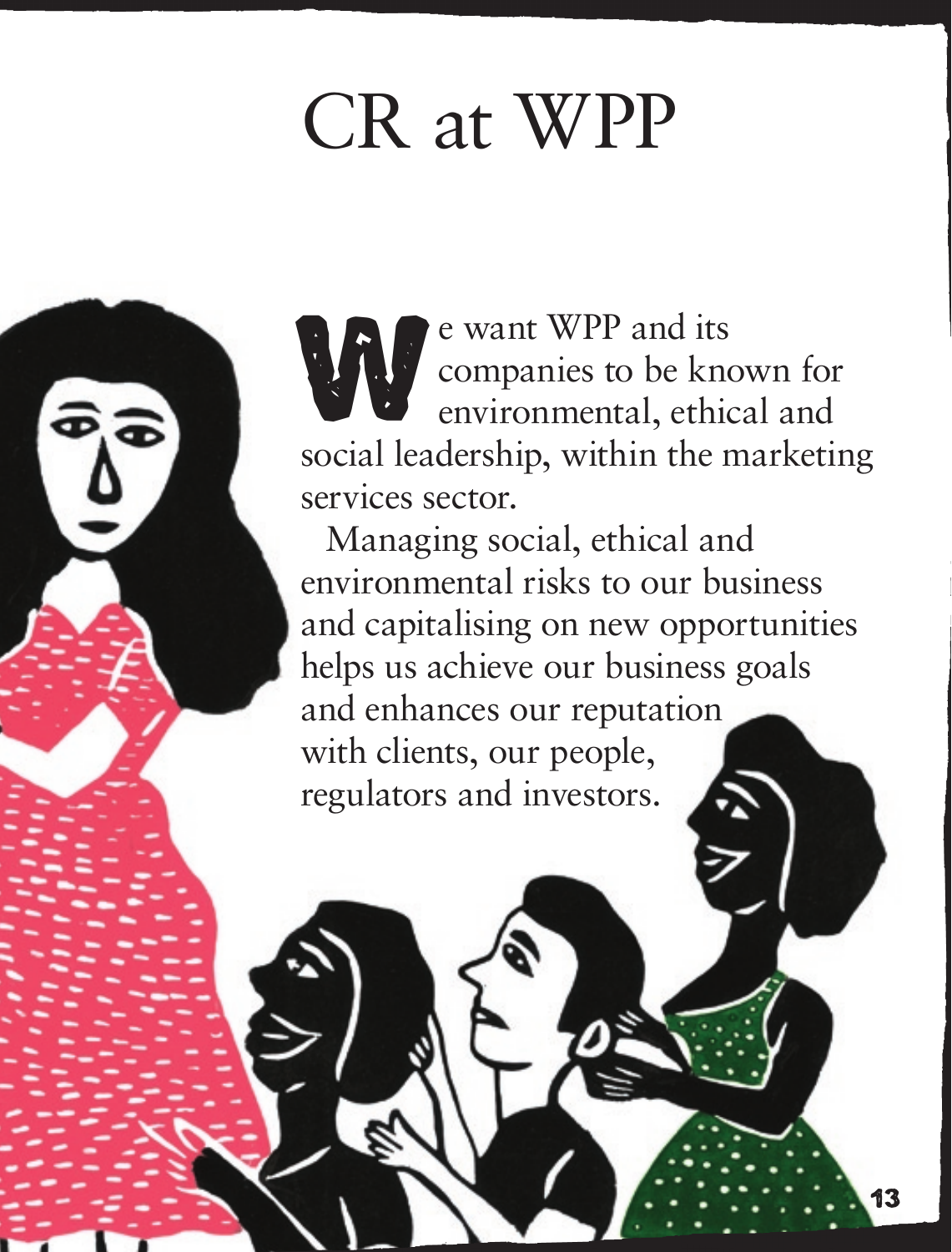

### WPP exists:

To develop and manage talent; to apply that talent, throughout the world, for the benefit of clients; to do so in partnership; to do so with profit.

The CR activity supports our business strategy<br> **Generating new business opportunities.**<br> **Generating new business opportunities.** in a number of areas. These include: Increasingly, leading companies require a marketing services partner to help them communicate their social and environmental achievements. Our CR program enhances our understanding of these issues and supports our businesses in competitive pitches. **Attracting and retaining the best people.** There is fierce competition for talent in our industry and questions relating to CR are frequently raised by our people and new candidates during job interviews.

Creating a diverse company culture, adopting leading employment practices and demonstrating our commitment to social and environmental issues can help us to attract and retain the best people. A diverse workforce enhances our understanding of consumers in all markets.

**Enhancing our reputation.** We reduce the risk of adverse publicity by ensuring that our work complies fully with regulations and marketing standards and carefully evaluating the risk associated with new commissions. Our pro bono work and support for charities and community organisations reinforces our reputation for making a positive contribution in society.

■ Meeting investor expectations. WPP share owners are showing interest in our CR practices and we aim to respond constructively to their requests for information.

**Improving efficiency.** Our climate strategy is reducing costs associated with business travel and energy use.

#### How we manage CR risk and opportunity

We focus our efforts on the issues that are most material (relevant and significant) to WPP. These are:

| <b>Issue</b>                                                                                                                                                                      | How it is managed                                                                                                                                                                                                                                                                                             | Aims                                                                                                                                                                           |
|-----------------------------------------------------------------------------------------------------------------------------------------------------------------------------------|---------------------------------------------------------------------------------------------------------------------------------------------------------------------------------------------------------------------------------------------------------------------------------------------------------------|--------------------------------------------------------------------------------------------------------------------------------------------------------------------------------|
| The social and environmental impact<br>of our work for clients.                                                                                                                   | Opportunities to advise clients on marketing with a social or<br>environmental dimension are identified by our companies.                                                                                                                                                                                     | Be a centre of excellence for<br>environmental and social communication.                                                                                                       |
| Marketing ethics, compliance with<br>marketing standards, protection of<br>personal, consumer and corporate<br>data and increasing transparency<br>about our marketing practices. | Currently managed by our operating companies with referral<br>to Group directors as necessary. In 2009 we are introducing<br>quarterly review meetings for senior Group managers to discuss<br>potential ethical issues in our client work and identify risk areas<br>(see page 38).                          | Comply with all laws and industry codes<br>governing marketing material. Improve<br>standards and measurement in marketing<br>practices.                                       |
| Employment, including diversity<br>and equal opportunities, business<br>ethics, employee development,<br>remuneration, communication and<br>health and safety.                    | Human resources policies are set and implemented at operating<br>company level. WPP's chief talent officer has overall responsibility<br>for attracting, developing and retaining our talent.                                                                                                                 | Improve standards and measurement in<br>employment.                                                                                                                            |
| Social investment, including pro<br>bono work, donations to charity and<br>employee volunteering.                                                                                 | Pro bono projects are agreed between WPP companies and the<br>charities concerned. Many of our companies have long-standing<br>relationships with their pro bono partners. WPP the parent<br>company helps to coordinate pro bono projects involving multiple<br>WPP companies or cross-Group collaborations. | To make a significant contribution to good<br>causes through pro bono application of<br>our marketing skills and direct donations<br>to charity.                               |
| Climate change, including the<br>emissions from energy used in our<br>offices and during business travel.                                                                         | We have appointed cross-functional Group-wide Energy Action<br>Teams and a network of agency climate champions to help<br>implement our climate change strategy.                                                                                                                                              | Measure and reduce our CO <sub>2</sub> emissions<br>and continue to purchase high quality<br>carbon offset. Our goal is to reduce CO <sub>2</sub><br>emissions by 20% by 2010. |

CR issues in our supply chain and our environmental impacts beyond climate change are also important for WPP.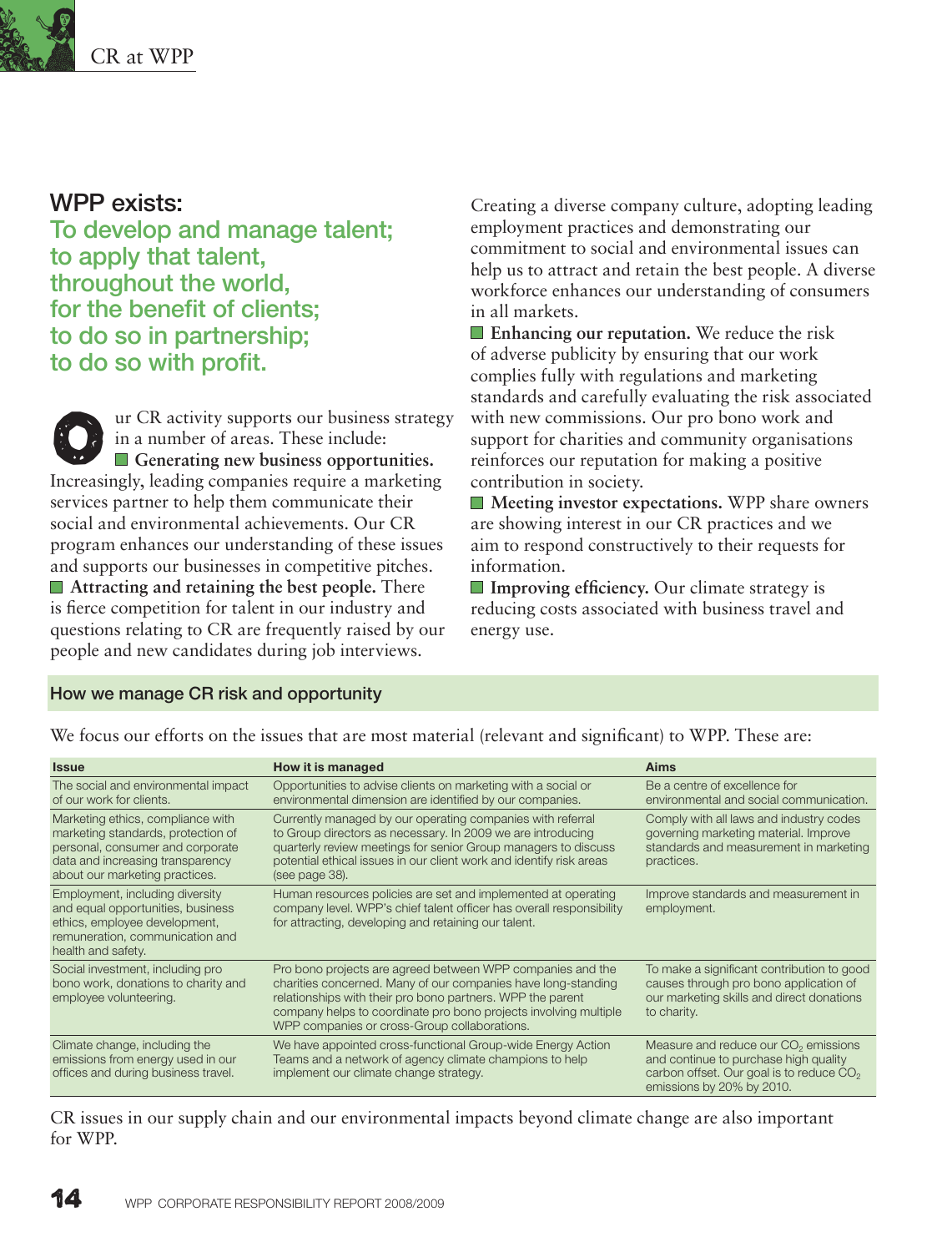There are more than 150 companies within the WPP Group – each a distinct brand in its own right. A great deal of management responsibility and discretion is devolved to our operating companies. Our approach to CR reflects this decentralised structure, with many CR issues managed at operating company level.

WPP the parent company complements this activity. Our Group CR function determines CR policy, monitors risks and opportunities and coordinates data collection. It helps raise awareness within our companies and provides advice and guidance on CR issues.

Paul Richardson is the Board director responsible for CR and chair of our Corporate Responsibility Committee, see below. He provides an annual assessment of corporate responsibility risks and performance to the Audit Committee.

#### Corporate Responsibility Committee

Established in 2003 to advise on CR policy, the Committee is made up of senior representatives from our agencies. Current members are:

■ Jed Beitler, Chairman & CEO Worldwide, Sudler & Hennessey

Craig Branigan, Chairman & CEO, B to D Group

■ Owen Dougherty, Chief Communications Officer, Grey Group

Chris Graves, President Asia Pacific, Ogilvy & Mather

- Julie Halpin, CEO, The Geppetto Group
- Mandy Pooler, Development Director, Kantar
- Dominic Proctor, Worldwide CEO, Mindshare

■ Vanessa Edwards, Head of Corporate Responsibility, WPP

■ Tom Kinnaird, Head of Global Commercial & Procurement Services, WPP

Mark Linaugh, Chief Talent Officer, WPP

Howard Paster, Executive Vice President, WPP Public relations & Public Affairs

■ Paul Richardson, Group Finance Director, WPP (chair)

■ Paul Stanley, Director of Internal Audit, WPP

The Committee met once in 2008 and discussed a range of issues including:

■ Our climate change strategy

**Privacy and data protection issues** 

Managing ethical issues in our companies'

- work for clients
- **Improving data collection**

**Employment and diversity** 

We have set up Energy Action Teams to help implement our climate change strategy (see page 59). Members are drawn from our Group functions and companies. Many of our companies around the world have also assigned a climate champion, to lead energy reduction initiatives within their company (see page 58).

#### Monitoring performance

We have established key performance indicators to help us review and improve our performance.

CR data is collected quarterly through our Group financial reporting system. This is helping to improve the accuracy of the data we collect and to embed CR into our operating company management systems.

Each WPP company has a nominated CR representative who is responsible for completing our annual internal case study survey of CR activity.

WPP's internal audit function assesses CR risks relating to employment, marketing ethics and business ethics during reviews of Group companies.

#### Stakeholder engagement

Stakeholder feedback helps us to refine and strengthen our approach to CR. We engage with a number of different stakeholder groups as part of normal business practice. These include: **Clients** – WPP companies are regularly asked about their approach to social and environmental issues during pitches.

**Employees** – we engage with our people through regular surveys (conducted at operating company level). We distribute our Corporate Responsibility Report to 2,000 senior managers and send copies to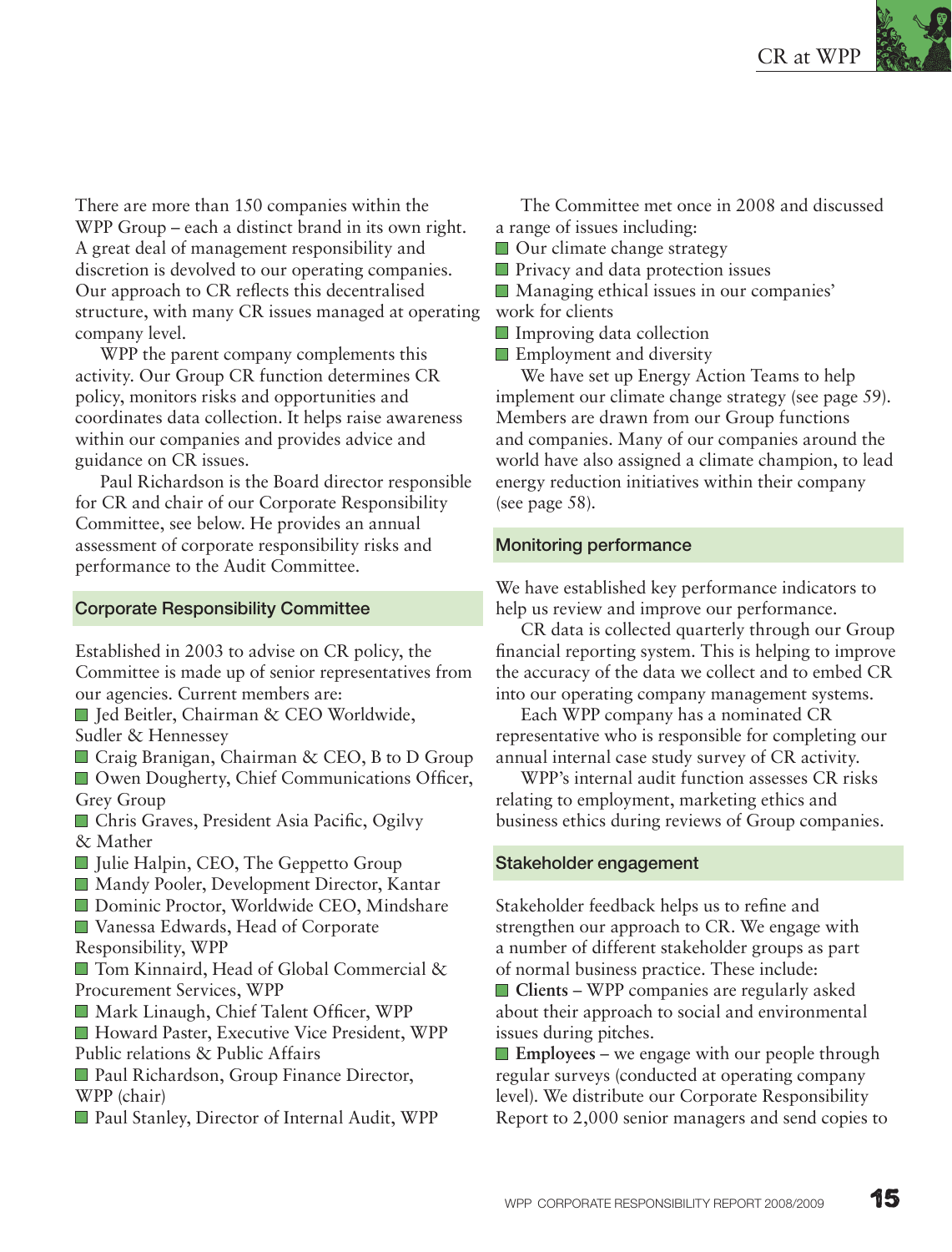

WPP CR representatives, communications departments, key account executives and new business directors. It is also available on our Group intranet and public website. Articles on CR are included in *The WIRE* (WPP's global newspaper) and our magazine for procurement professionals (*Buy-in*).

**Industry organisations and other partners** – WPP is a founder member of the UK's Media Sector CSR Forum, a group of leading media companies committed to furthering corporate responsibility in the sector. We are members of the Institute of Business Ethics.

We believe that marketing and communications will play a key role in efforts to tackle climate change. WPP is participating in Shaping the Message on Climate Change, an initiative of the UN and International Advertising Association, to improve communication on climate change and ensure a successful outcome at the Copenhagen Climate Conference in December 2009. As part of this, our Chief Executive, Sir Martin Sorrell, led the discussion session during the World Economic Forum in January 2009.

**Investors** – we respond to requests for information and meetings from WPP share owners and rating agencies. In 2008 this included requests for information from:

- Carbon Disclosure Project
- Cooperative Asset Management
- Dow Jones Sustainability Index
- Ethical Investment Research Service (EIRIS)
- Governance Metrics International
- Innovest
- IWFinancial
- Pensions Investment Research Consultants (PIRC) – SiRi

Investors raised questions on a number of subjects including our climate change strategy, supply chain management, our approach to managing ethical issues in client work and our procedures for protecting human rights. An investor's view on our approach to marketing ethics is included on page 39. WPP is included in the FTSE4Good Index.

#### Lobbying and political donations

WPP does not make political contributions from corporate resources with the occasional exception of very small, lawful contributions to local candidates in the US.

In countries where it is consistent with applicable law, individuals working at WPP make personal voluntary political contributions directly to candidates for office. Three of our businesses – Wexler & Walker, Hill & Knowlton and Burson-Marsteller – also maintain political action committees (PACs) which accept voluntary donations from employees to support political candidates.

WPP has on rare occasions sought to influence public policy on its own behalf, operating through its own companies. In 2008, along with other major multinationals we engaged with the UK government on possible changes to the UK tax regime (see Corporate reorganisation on page 17).

Several WPP companies have public affairs practices which lobby governments on behalf of clients, see page 40.

#### Corporate governance

The Board of Directors as a whole is collectively accountable to the WPP's share owners for good corporate governance and is committed to achieving compliance with the principles of corporate governance set out in the Combined Code.

Our goal is to comply with relevant laws, regulations, and guidelines such as the Combined Code, the US Sarbanes-Oxley Act of 2002, the NASDAQ rules, and their related regulations and, where practicable, seek to comply with guidelines issued by institutional investors and their representative bodies.

WPP operates a system of internal control, which is maintained and reviewed in accordance with the Combined Code and the guidance in the Turnbull Report as well as the relevant provisions of the Securities Exchange Act of 1934 as they currently apply to the company. In the opinion of the Board,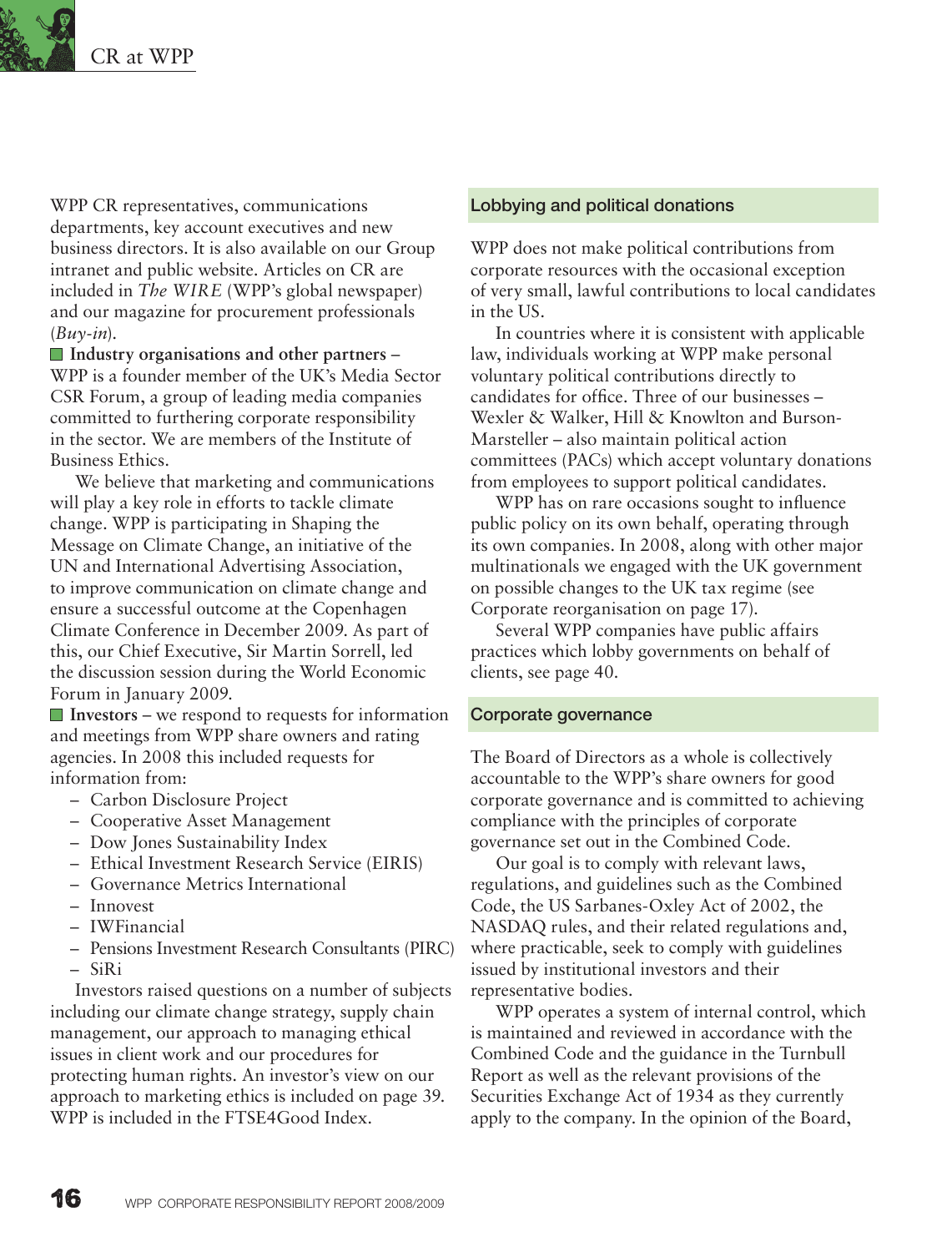the company has complied throughout the year with the Turnbull Report and has also complied with the relevant provisions of the Securities Exchange Act of 1934.

#### Tax policy

We believe it is important to state our views on tax in the context of corporate responsibility. We believe our obligation is to pay the amount of tax legally due in the territory in which the liability arises and to observe all applicable rules and regulations in all of the territories in which we operate. However, at the same time we also have an obligation to maximise share owner value and to manage financial and reputational risk. This includes controlling our overall liability to taxation.

The Group does not condone either personal or corporate tax evasion under any circumstances, and where such activities are identified, full disclosure of the activities undertaken are required to be made to the relevant tax authorities.

Our aim is to have a constructive relationship with tax authorities on an ongoing basis. Nevertheless we recognise that there may be some areas that are not free from doubt or where differing legal interpretations may be possible. Where disputes arise with tax authorities with regard to the interpretation and application of tax law, we are committed to addressing the matter promptly and resolving the matter in a responsible manner.

#### Corporate reorganisation

During 2008, the Board of WPP concluded that the most appropriate structure to protect the Group's taxation position and to better facilitate its financial management was to introduce a new Jersey incorporated parent company that is tax resident in the Republic of Ireland. The new parent company, WPP plc, was put in place following overwhelming share owner approval and in accordance with the requisite Court Approved Scheme of Arrangement.

WPP plc has its primary listing on the London Stock Exchange and its American Depositary Shares are traded on NASDAQ. WPP plc continues to report in sterling.

#### Business ethics

WPP's Code of Conduct and CR Policy set out the standards we expect employees to meet in their work. They provide guidance for our people in dealing with a wide range of ethical, social and environmental subjects. Both documents are included in this report on pages 18 and 19 respectively and are publicly available on our website, **wpp.com**.

The CEO of each WPP company is required to sign a statement each year confirming that they comply with our Code of Conduct.

Employees can report any concerns or suspected cases of misconduct in confidence through our third party-managed Right to Speak facility, overseen by our internal audit department. A Right to Speak phone number is available to all employees worldwide and is publicised through induction packs, the Group intranet and the WPP Policy Book which is available on our Group intranet.

We are strengthening our processes for managing ethical issues associated with client work. These are explained on pages 37 to 43.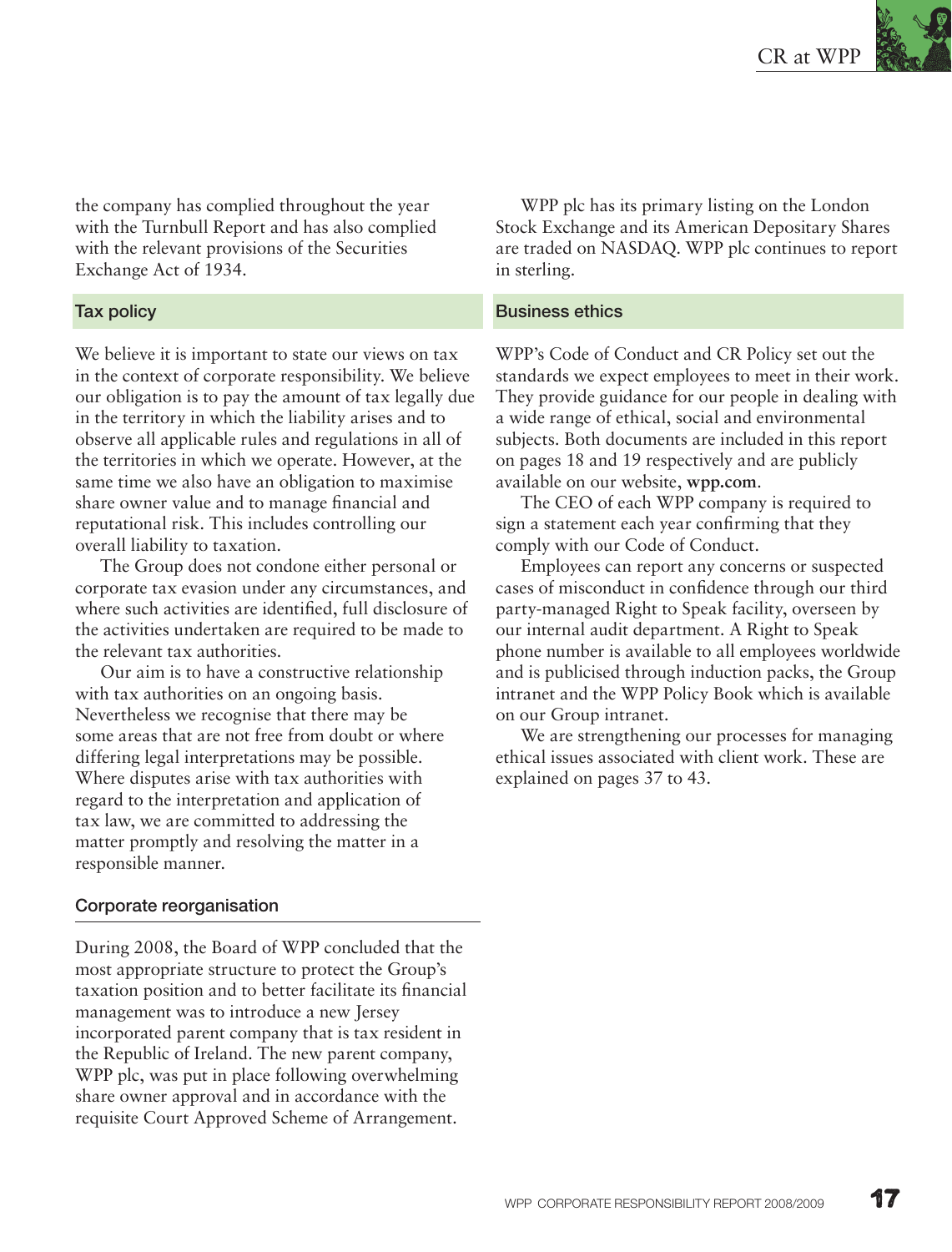

## Code of Conduct

PP and its companies operate in many<br>different markets and countries through<br>the world. In all instances, we respect different markets and countries throughout the world. In all instances, we respect national laws and industry codes of conduct. ■ We, the directors and employees of all companies in the WPP Group ('the Group'), recognise our obligations to all who have a stake in our success including share owners, clients, employees, and suppliers.

■ Information about our business shall be communicated clearly, and accurately in a non-discriminatory manner and in accordance with local regulations.

We select and promote employees on the basis of their qualifications and merit, without discrimination or concern for race, religion, national origin, colour, sex, sexual orientation, gender identity or expression, age or disability.

■ We believe that a workplace should be safe and civilised; we will not tolerate sexual harassment, discrimination or offensive behaviour of any kind, which includes the persistent demeaning of individuals through words or actions, the display or distribution of offensive material, or the use or possession of weapons on WPP or client premises. We will not use, possess or distribute illegal drugs. We will not report for work under the influence of drugs or alcohol.

We will treat all information relating to the Group's business, or to its clients, as confidential. In particular, 'insider trading' is expressly prohibited and confidential information must not be used for personal gain.

 $\blacksquare$  We will not knowingly create work which contains statements, suggestions or images offensive to general public decency and will give appropriate consideration to the impact of our work on minority segments of the population, whether that minority be by race, religion, national origin, colour, sex, sexual orientation, gender identity or expression, age or disability.

We will not for personal or family gain directly or indirectly engage in any activity which competes with companies within the Group or with our obligations to any such company.

■ We will not offer any items of personal inducement to secure business. This is not intended to prohibit appropriate entertainment or the making of occasional gifts of minor value unless the client has a policy which restricts this.

■ We will not accept for our personal benefit goods or services of more than nominal value from suppliers, potential suppliers or other third parties.

We will not have any personal or family conflicts of interest within our businesses or with our suppliers or other third parties with whom we do business.

 $\blacksquare$  No corporate contributions of any kind, including the provision of services or materials for less than the market value, may be made to politicians, political parties or action committees, without the prior written approval of the Board of WPP.

We will comply with all applicable local laws and regulations, and any other laws with an international reach, such as the US Foreign Corrupt Practices Act, where relevant.